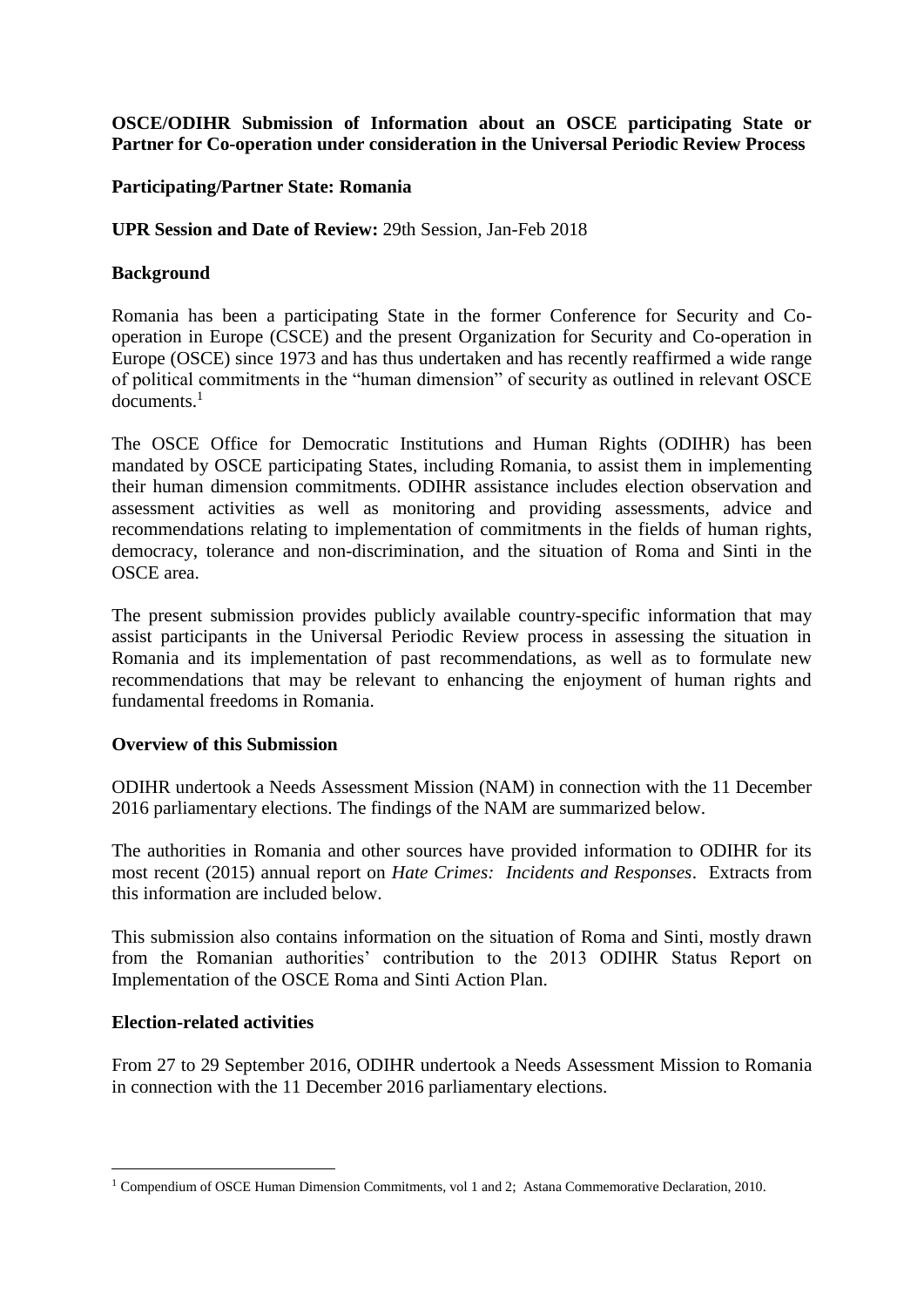The NAM yielded that most ODIHR NAM interlocutors expressed confidence in the legal framework for elections and noted the overall professionalism and impartiality of the election administration and its ability to efficiently organize elections. While a number of previous ODIHR recommendations have been addressed, ODIHR NAM interlocutors welcomed a potential observation activity, recognizing that an external assessment and recommendations would be of added-value and certain aspects of the electoral process would benefit from further review. However, due to the lack of resources no mission was undertaken. The NAM report can be found here:<http://www.osce.org/odihr/elections/romania/278346>

In 2012, an Election Expert Team (EET) concluded that the 9 December 2012 parliamentary elections "were administered professionally and efficiently by the three-tiered ad hoc election administration; the requirement of both a deposit and supporting signatures for the registration of independent candidates is unduly excessive, thus not in line with the OSCE commitments; at odds with the international standards, the Election Law favors national minority organizations already represented in parliament." The link to the full report is available here:<http://www.osce.org/odihr/elections/98757>

## **Legislation reviewed by ODIHR**

Upon request by authorities of a participating State, an OSCE field operation or an OSCE institution, ODIHR reviews draft or enacted legislation of OSCE participating States on topics relating to the human dimension of security for its conformity with OSCE commitments and other international standards. The legal reviews and opinions, often produced in co-operation with the Venice Commission of the Council of Europe, are available at [www.legislationline.org.](http://www.legislationline.org/)

Basic information about the constitutional system and legislation of Romania is available on [www.legislationline.org.](http://www.legislationline.org/)

No requests for legislative reviews have been received from Romania since 2013.

### **Tolerance and non-discrimination issues, including incidents of and responses to hate crime**

OSCE participating States have made a number of commitments to promote tolerance and non-discrimination and specifically to combat hate crime, and ODIHR supports states in their implementation of those commitments. In this context, the ODIHR reports at <http://hatecrime.osce.org/> to highlight the prevalence of hate crimes and good practices that participating States and civil society have adopted to tackle them. ODIHR's data on hate crime is launched online each year on 16 November, covering information from the past calendar year. ODIHR also helps participating States design and draft legislation that effectively addresses hate crimes; provides training that builds the capacity of participating States' criminal justice systems and the law-enforcement officials, prosecutors and judges that staff them; raises awareness of hate crimes among governmental officials, civil society and international organizations; and supports the efforts of civil society to monitor and report hate crimes.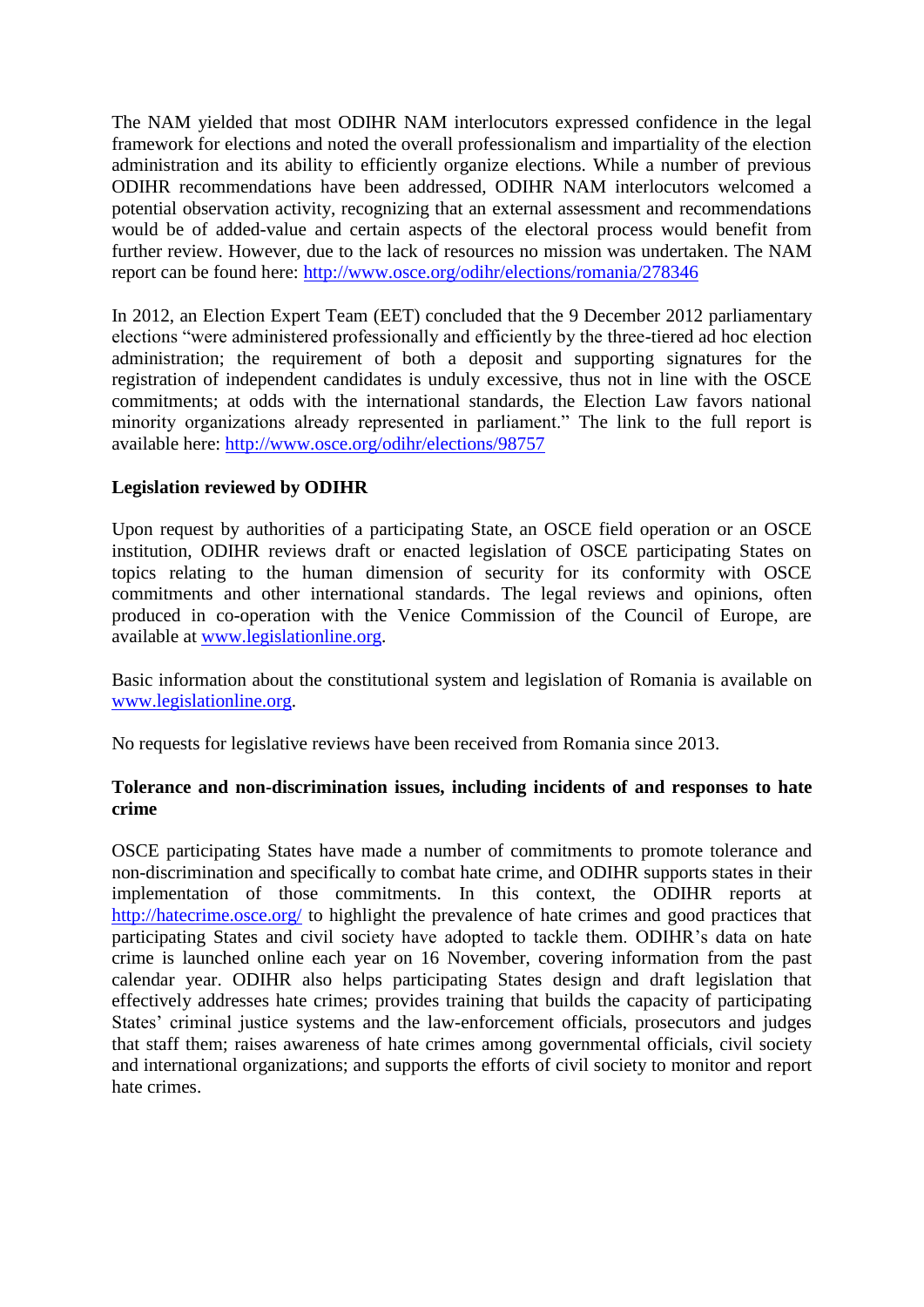Information concerning Romania in the most recent (2015) edition of the annual hate crimes reporting<sup>2</sup> includes the following:

# **Overview of officially reported data**

Romania regularly reports hate crime data to ODIHR. Romania's criminal law contains a general penalty-enhancement provision and a substantive offence. Police data and prosecution data also include hate speech offences. The Ministry of Administration and Interior, the police, the Prosecutor's Office and the Superior Council of Magistracy collect hate crime data. The annual 2015 figures included 15 incidents recorded by police: 24 prosecuted cases and 59 sentenced cases.

Police and prosecutor figures include cases of hate speech.

## **National development**

Romania amended its criminal code to prohibit deeds with a fascist, racist or xenophobic character.

The Romanian Police implemented the project "Integrated approach for prevention of victimization in Roma communities" in partnership with ODIHR and funded by a grant from the government of Norway.

# **Overview of incidents reported to ODIHR by civil society**

| <b>Bias Motivation</b>                     | <b>Attacks Against People</b> |                | <b>Attacks Against</b> |
|--------------------------------------------|-------------------------------|----------------|------------------------|
|                                            | <b>Violent Attacks</b>        | <b>Threats</b> | <b>Property</b>        |
| Bias against disabilities and other groups |                               |                |                        |
| <b>Total</b>                               |                               |                |                        |
| <b>Grand Total</b>                         |                               |                |                        |

# **The following civil society organizations reported information on incidents to ODIHR**

### *[Bias against Christians and members of other religions](http://hatecrime.osce.org/what-hate-crime/bias-against-muslims)*

 Jehovah's Witnesses – Romania reported three physical assaults, targeting two women and a blind man, respectively.

# **Roma and Sinti issues**

ODIHR has a specific mandate to assist participating States in implementing the OSCE Action Plan for Improving the Situation of Roma and Sinti within the OSCE Area.<sup>3</sup> A Status Report on implementation of the Action Plan was issued by ODIHR in 2013. The Report included the following/no specific information about the situation in Romania.

In its response to the questionnaire related to the 2013 Status Report, Romania listed some specific achievements with regard the improvement of situation of Roma and Sinti.<sup>4</sup>

1

<sup>2</sup> Available at http://hatecrime.osce.org/romania.

<sup>3</sup> http://www.osce.org/odihr/17554.

<sup>4</sup> Ibid, p. 19.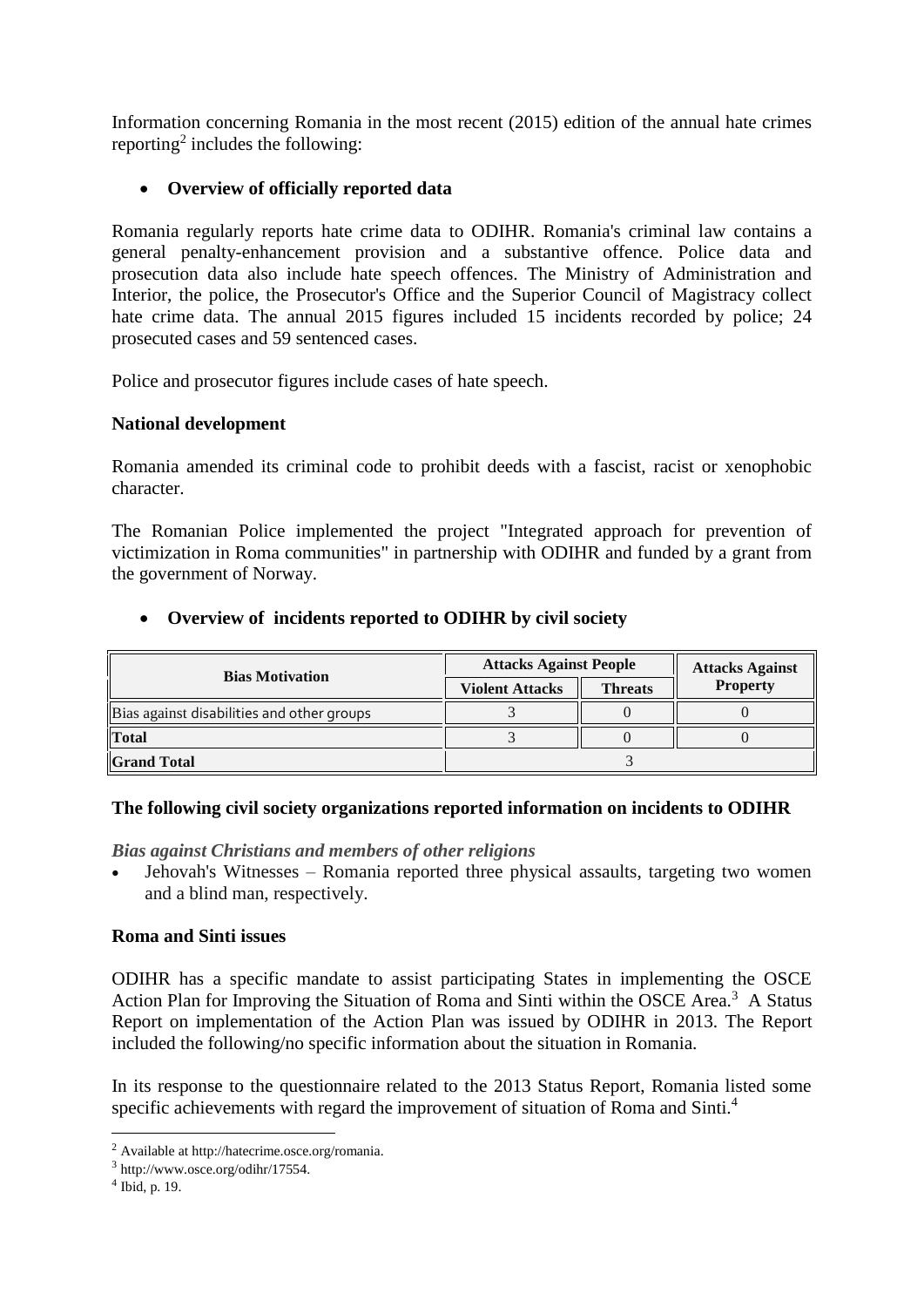Regarding the approach to the implementation of the National Roma Integration Strategy in Romania, it involves "a mixture of general programmes run and supported by the budgets of particular ministries, combined with specific measures co-ordinated by the Roma National Agency".<sup>5</sup> Romania further reported that there were "40,581 Roma beneficiaries of the more than 71 projects funded through the European Social Fund in Romania"<sup>6</sup> , implemented by public institutions, including regional agencies or Ministries and by "civil society and private sector actors".<sup>7</sup> In its response, Romania also included some outcomes of its policy measures targeting Roma such as "the number of Roma who are employed either as experts or as civil servants in various offices and institutions (Roma mediators, Roma experts in mayors' offices, Roma school inspectors and Roma advisors in ministries); the number of places at universities reserved for Roma students; and the number of teachers of the Romani language employed in schools".<sup>8</sup>

As to housing and living conditions, a FRA/UNDP/European Commission/World Bank survey conducted in 12 countries, including Romania, confirmed "the precarious or substandard living conditions for Roma".<sup>9</sup>

Regarding healthcare, a study conducted in a number of countries including Romania by the World Bank and cited by the Status report refer to factors which are impacting Roma family life such as "high, long-term unemployment, welfare dependency, segregation and isolation in ghetto-type, settlements" and which are "especially evident among the younger generation, in the form of drug and alcohol addiction, with a related increase in the incidence of HIV/AIDS"<sup>10</sup> As to healthcare related policies, the most reported measure targeted at improving the health status of Roma was the expanding of Roma health mediator programmes. The programme has been institutionalized in several countries, including Romania, where "health mediators are trained and employed by health ministries".<sup>11</sup> The Status report refers also to programmes aimed at providing training to Roma health professionals, and gives as an example a EU-funded scholarship programme in Romania, which has been "developed by OSI and the Roma Education Fund", and which "gives Roma students and professionals the opportunity to study medicine, nursing or pharmacology".<sup>12</sup>

When it comes to unemployment and economic problems, a World Bank research revealed that "while most Roma are among the poorest categories of the population, it is a misperception that the majority of Roma live off of social assistance."<sup>13</sup> The report further stressed that "only 12 per cent of working-age Roma individuals" receive guaranteed minimum income support in Romania."<sup>14</sup> Information submitted by Romania in its response to the questionnaire related to the 2013 Status Report also refer to governmental programmes "stimulating formal self-employment to the development of social enterprises", "including under its Human Resources Development Operational Programme".<sup>15</sup>

<u>.</u>

- 8 Ibid, p. 22.
- <sup>9</sup> Ibid, p. 27.
- <sup>10</sup> Ibid, p. 33. <sup>11</sup> Ibid, p. 35.
- <sup>12</sup> Ibid, p. 37.
- <sup>13</sup> Ibid, p. 39.
- <sup>14</sup> Ibid, p. 39.

<sup>5</sup> Ibid, p. 22.

<sup>6</sup> Ibid, p. 22.

<sup>7</sup> Ibid, p. 22.

 $15$  Ibid, p. 41.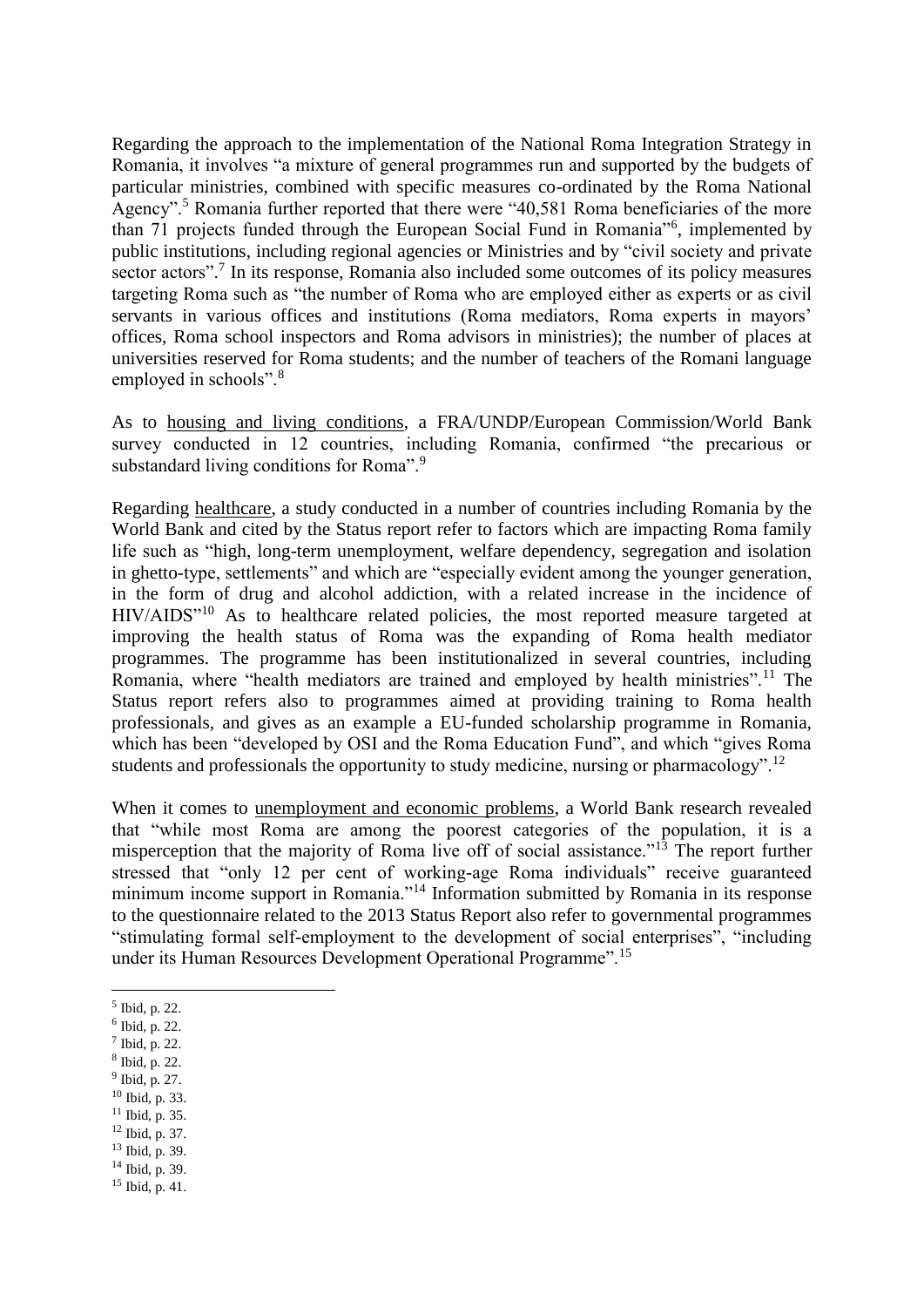Regarding improving access to education, in terms of efforts towards addressing the segregation of Roma children, the Status report notes the attempts of some states "to desegregate education through the adoption of regulations (such as Romania)".<sup>16</sup> The FRA survey pointed also that in a number of countries, including in Romania, "at least 10% of Roma children aged 7 to 15" are identified as "not attending school, meaning that they are either still in preschool, not yet in education, skipped the year, stopped school completely or are already working".<sup>17</sup> As to "completing any type of upper-secondary general or vocational education", the same report concludes that in five out of 11 EU Member States, including in Romania, "fewer than one out of 10 Roma is reported to have completed upper-secondary education".<sup>18</sup> The Status report also noted that in Romania, only "37 per cent of Roma children aged 3-6 are in preschool education".<sup>19</sup> A number of programmes implemented in Romania, one related to early childhood education reform, another related to the transition from kindergarten to primary school were also mentioned in the response to the questionnaire related to the 2013 Status Report.<sup>20</sup> Information is also provided regarding scholarship programmes for children coming from disadvantaged groups<sup>21</sup> regarding the use of quota systems for access to secondary and tertiary education for Roma students,  $^{22}$  and regarding remedial educational programmes.<sup>23</sup>

In the area of enhancing participation in public and political life, according to the information submitted by the participating State, in Romania, in the 2012 elections 161 Roma won seats as local councilors<sup> $24$ </sup>, a decrease compared to previous elections. Regarding the parliamentary elections in 2012 in Romania, the ODIHR Election Expert Team Report reported on a number of challenges which require attention: "A number of ODIHR EET interlocutors raised concerns about possible election irregularities in some Roma communities".

This perceived vulnerability was largely seen as due to social exclusion, poverty, and lower education levels amongst the Roma population. Although the authorities have taken measures to address the continuous problem of lack of proper identification or documentation in some Roma communities, an unknown number of Roma voters still do not possess documentation. People living in informal settlements, including some Roma communities, are treated as homeless and given temporary identification that has the name of the voter and the city of residence. Homeless voters are supposed to vote in one designated polling station in each district. The ODIHR EET was informed that in at least one locality in the country, homeless voters were spread throughout all district stations, potentially causing confusion.

A large-scale civic education programme targeting selected minority communities and aimed at increasing the understanding of electoral processes could be developed and conducted in close co-operation with relevant civil society organizations, including those representing

1

- <sup>17</sup> Ibid, p. 45.
- <sup>18</sup> Ibid, p. 45.
- <sup>19</sup> Ibid, p. 46.
- <sup>20</sup> Ibid, p. 47.
- $21$  Ibid, p. 49.
- <sup>22</sup> Ibid, p. 50.
- <sup>23</sup> Ibid, p. 50.
- $^{24}$  Ibid, p. 53.

<sup>16</sup> Ibid, p. 43.